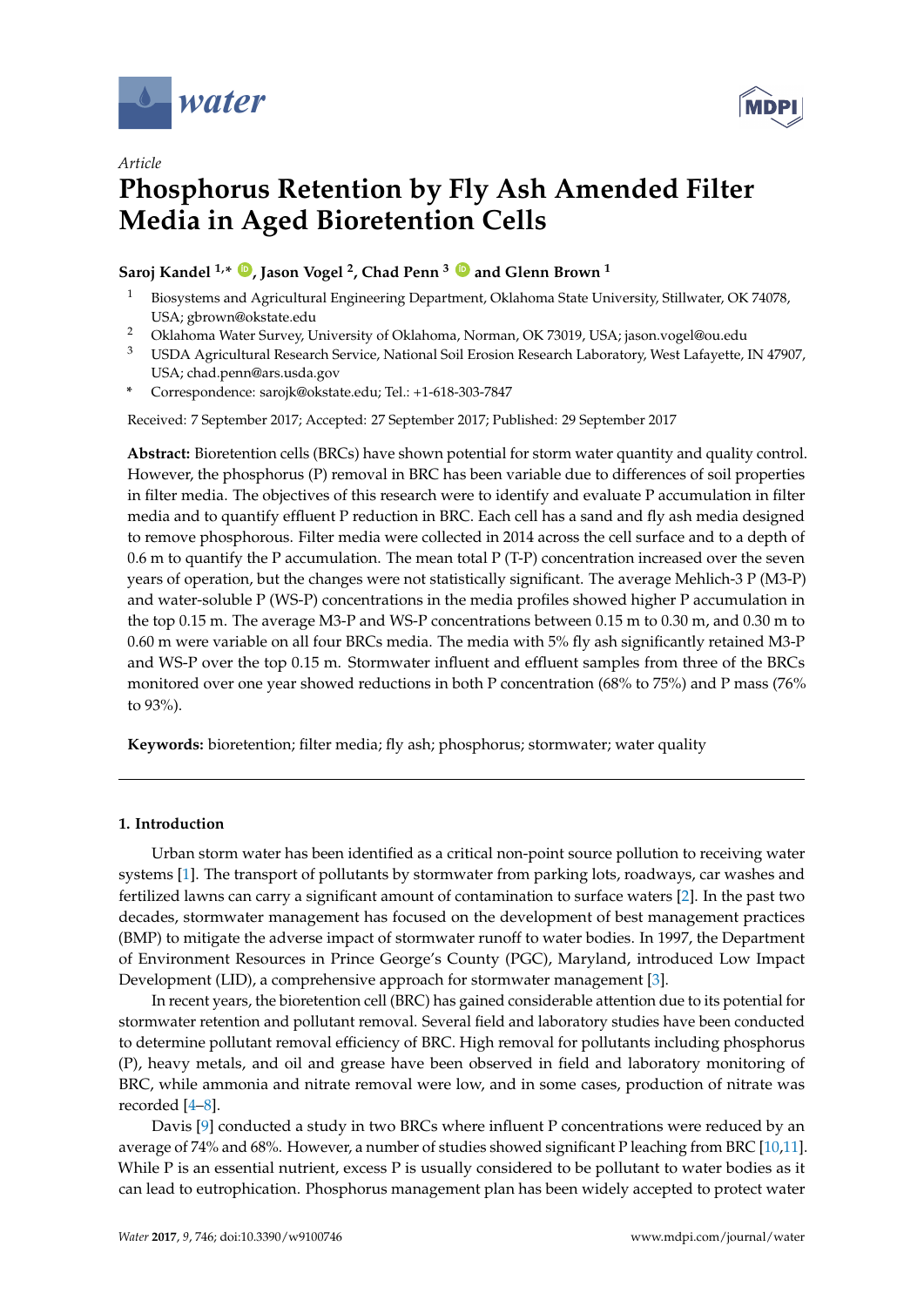bodies from the consequences of eutrophication [\[12\]](#page-11-5). Filtration, biological uptake, precipitation in media such as high calcareous sand, and sorption in filter media are the primary mechanisms of P retention [\[7](#page-11-6)[,13\]](#page-11-7). Particulate P can easily be removed by filtration, thus current BMP mostly address removal of particulate P. Orthophosphate, the major form of dissolved P, can be untaken by plants directly, and thus create a risk for eutrophication if leached to receiving waters [\[14\]](#page-11-8). Reducing dissolved P requires sorption in the filter media. Dissolved P sorption processes in soils include adsorption, ion exchange and precipitation [\[15\]](#page-11-9).

BRC filter media typically consist of organic matter, sand, sandy loam, loamy sand or topsoils [\[16\]](#page-11-10). In a study conducted by [\[11\]](#page-11-4), P exporting was noted with P leaching from the media itself. The P index, a measure of media P content, is the potential for leaching of P from the media [\[17\]](#page-11-11). Organic matter, including mulch and compost used in BRC, can increase P in the infiltrating water as the organic matter decomposes and releases both organic and inorganic P [\[18,](#page-11-12)[19\]](#page-11-13). Thus, media should be selected with low P index and low organic content in order to prevent production of P from media itself [\[16\]](#page-11-10). For effective P removal, media with low P index and high cation exchange capacity (CEC) are recommended [\[11\]](#page-11-4). P sorption processes in BRC are largely affected by soil properties, including amorphous aluminum and iron oxyhydroxides content, organic matter, calcium carbonate, clay and soil water chemistry [\[15](#page-11-9)[,20](#page-11-14)[–23\]](#page-11-15). Dissolved P can bind with aluminum and ferric hydroxides, and also precipitate with calcium in BRC filter media [\[17,](#page-11-11)[24\]](#page-11-16).

Several studies have been conducted on the use of various potential filter materials, including sand augmented with activated carbon, peat moss, compost, cedar bedding, garden bark, glass bends, coconut fiber, and kitty litter, which possess good hydraulic properties and are effective in removing nutrients found in stormwater [\[25–](#page-11-17)[29\]](#page-11-18). However, the cost of these materials may limit their large-scale use. Thus, many researchers have been investigating more economic sportive filter material that are both easily available and replaceable [\[30\]](#page-12-0). Other BRC media amendments, including fly ash, expanded shale, slag, red mud, iron fillings and cement have been reported to remove P effectively [\[31–](#page-12-1)[37\]](#page-12-2). Erickson [\[37\]](#page-12-2) conducted column studies using 5% iron fillings mixed with sand (also called "Minnesota filter") as a filter media for phosphate removal from stormwater runoff. Their results indicated that filter media with 5% iron fillings captured 88% phosphate for 200 m treated depth. Zhang [\[14\]](#page-11-8) studied different soil amendments as potential bioretention media to improve P removal. Based on his testing, fly ash was identified with the greatest potential for P sorption. Mixtures of sand with 5% fly ash exhibited 85% removal of P due to adsorption. Also, desorption tests conducted on the same material produced negligible amounts of P leaching with clean influent, while non-amended sand samples desorbed 42% of adsorbed P.

In 2007, several full-scale BRCs were constructed in Grove, Oklahoma that used the mixture of sand with 5% by weight of fly ash [\[38\]](#page-12-3). These units continued operating relatively unattended, and were subject to the normal site hydrology and contaminant loading. The objectives in this study were to analyze those aged BRCs to identify and evaluate P accumulation in the filter media over the seven years since construction, and to quantify current P reduction in the BRC effluent.

#### **2. Materials and Methods**

#### *2.1. Site Description*

Four BRCs constructed in Grove, OK, USA in 2007 [\[38\]](#page-12-3) were subjected to testing in this study. A typical BRC section and locations are shown in Figure [1a](#page-2-0),b and Table [1](#page-2-1) presents the design summary of each BRC. The impervious area within each drainage area of each BRC was calculated using Google Earth Pro. The Grand Lake Association (GLA) cell treats runoff from a tourist information center with 36% of the total drainage area impervious. The Grove High School (GHS) cell treats runoff from a faculty parking lot with 95% impervious surface of total drainage area. The Elm Creek Plaza (ECP) cell treats runoff from a busy commercial strip mall parking lot with 100% impervious area. The Spicer Residence (SR) cell is located on the shore of Grand Lake and treats runoff from a residential lot with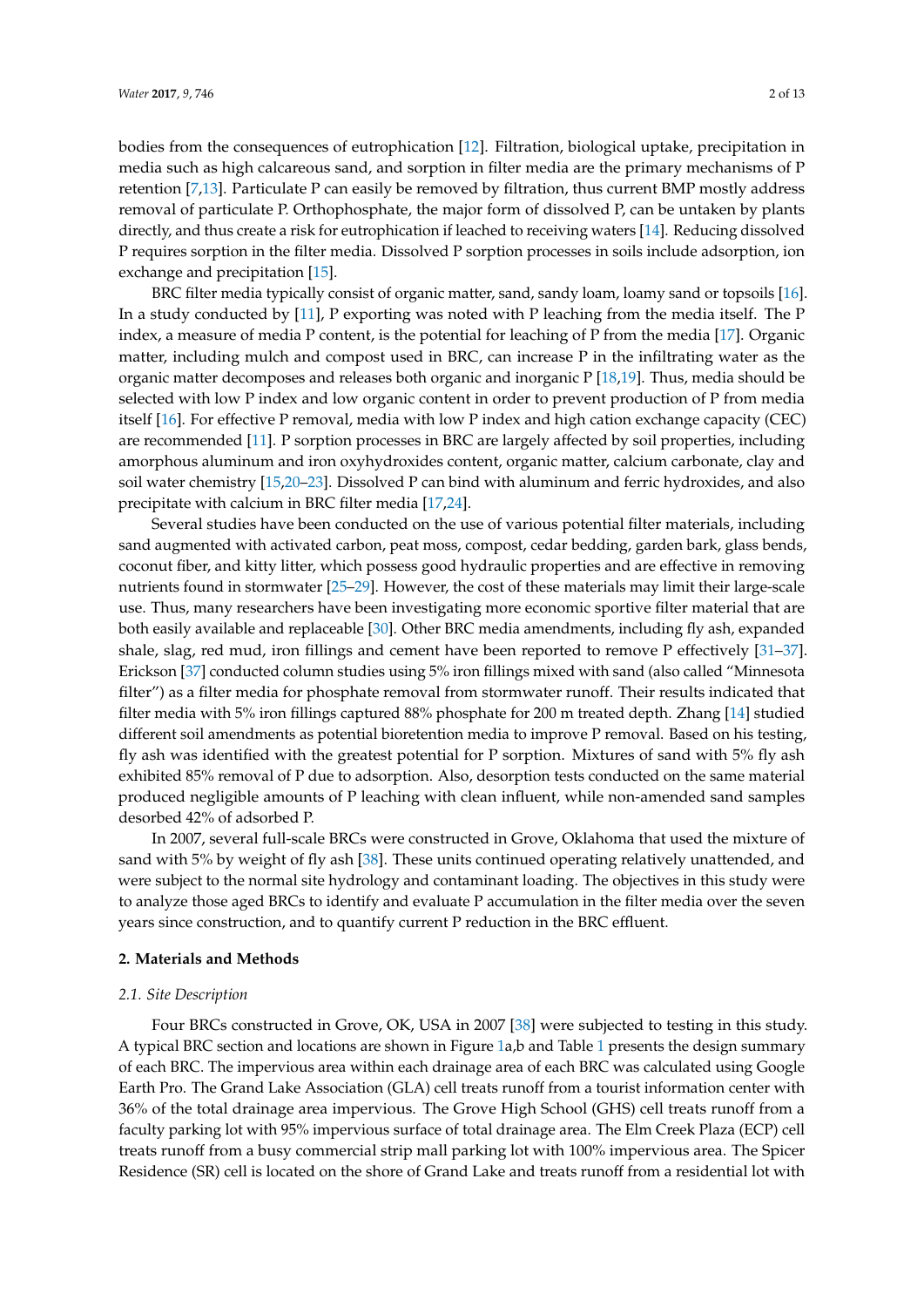13% impervious surface. The surface area to drainage ratio ranged from 2.2% to 6.7% for these BRCs, and all were designed with a pool storage depth of not more than  $0.3$  m. All the cells contain a topsoil  $\frac{1}{10}$ layer approximately 0.15 m deep. A mix of sand and 5% fly ash by weight was used [\[38\]](#page-12-3). [38].

<span id="page-2-0"></span>

Figure 1. (a) Bioretention cell locations at Grove, Oklahoma; (b) Typical section of bioretention cell at Grove, Oklahoma. Grove, Oklahoma.

<span id="page-2-1"></span>**Table 1.** Design summary for four bioretention cells [Grand Lake Association (GLA), Grove High **Table 1.** Design summary for four bioretention cells [Grand Lake Association (GLA), Grove High School School (GHS), Elm Creek Plaza (ECP), Spicer Residence (SR)] used in the field study at Grove, (GHS), Elm Creek Plaza (ECP), Spicer Residence (SR)] used in the field study at Grove, Oklahoma,  $USA [38]$  $USA [38]$ .

| <b>Site</b>                                | <b>GLA</b>                            | <b>GHS</b>                            | <b>ECP</b>                                      | <b>SR</b>                             |
|--------------------------------------------|---------------------------------------|---------------------------------------|-------------------------------------------------|---------------------------------------|
| Location                                   | $36^{\circ}36'39''$ N,<br>94°48'14" W | $36^{\circ}37'19''$ N,<br>94°44'50" W | $36^{\circ}34'47''$ N,<br>$94^{\circ}46'08''$ W | $36^{\circ}38'59''$ N,<br>94°46'08" W |
| Property Type                              | Public                                | Public                                | Commercial                                      | Residential                           |
| Impervious Land Cover (%)                  | 36                                    | 90                                    | 100                                             | 13                                    |
| Drainage area (ha)                         | 0.76                                  | 0.26                                  | 0.25                                            | 0.15                                  |
| Cell area $(m2)$                           | 172                                   | 149                                   | 63                                              | 101                                   |
| Surface/drainage area ratio (%)            | 2.2                                   | 5.7                                   | 2.5                                             | 6.7                                   |
| Sampled media depth (m)                    | 0.6                                   | 0.6                                   | 0.6                                             | 0.6                                   |
| Mean annual loading depth <sup>a</sup> (m) | 15.7                                  | 24.1                                  | 23.4                                            | 4.20                                  |

Note: <sup>a</sup> Based on [\[14\]](#page-11-8).

#### *2.2. Filter Media Collection and Analysis 2.2. Filter Media Collection and Analysis*

A 15-SCS/Model Giddings core machine with a 50.8 mm outer diameter and 38.1 mm inner A 15-SCS/Model Giddings core machine with a 50.8 mm outer diameter and 38.1 mm inner diameter plastic liner was used for sampling the BRC filter media. Six soil core samples were collected diameter plastic liner was used for sampling the BRC filter media. Six soil core samples were collected from each BRC in June 2014 as diagramed in Figur[e 2](#page-3-0). Previous studies conducted on operating BRC from each BRC in June 2014 as diagramed in Figure 2. Previous studies conducted on operating BRC sampled three to six core samples with sampling near inlet, outlet and along the centerline of the cell. sampled three to six core samples with sampling near inlet, outlet and along the centerline of the cell. Jones [39] collected six core samples, Chen [40] collected five core samples, Muerdter [41] collected Jones [\[39\]](#page-12-4) collected six core samples, Chen [\[40\]](#page-12-5) collected five core samples, Muerdter [\[41\]](#page-12-6) collected six core samples, Komlos [42] collected five core samples and Brown [43] collected three core samples six core samples, Komlos [\[42\]](#page-12-7) collected five core samples and Brown [\[43\]](#page-12-8) collected three core samples from the BRC for their studies. from the BRC for their studies.

Soil cores with media depth of 0.6 m were sectioned into four distinctive sub-samples (0–0.15 m, Soil cores with media depth of 0.6 m were sectioned into four distinctive sub-samples (0–0.15 m, 0.15–0.30 m, 0.30–0.45 m, and 0.45–0.60 m). Each segment was separated with a pre-cleaned saw, and 0.15–0.30 m, 0.30–0.45 m, and 0.45–0.60 m). Each segment was separated with a pre-cleaned saw, and stored in a clean soil bag. This produced a total of 96 subsamples in 2014. In addition, 32 samples of stored in a clean soil bag. This produced a total of 96 subsamples in 2014. In addition, 32 samples of the filter media collected by hand during the 2007 construction and stored in the lab until this study the filter media collected by hand during the 2007 construction and stored in the lab until this study were subject to the same analysis. were subject to the same analysis.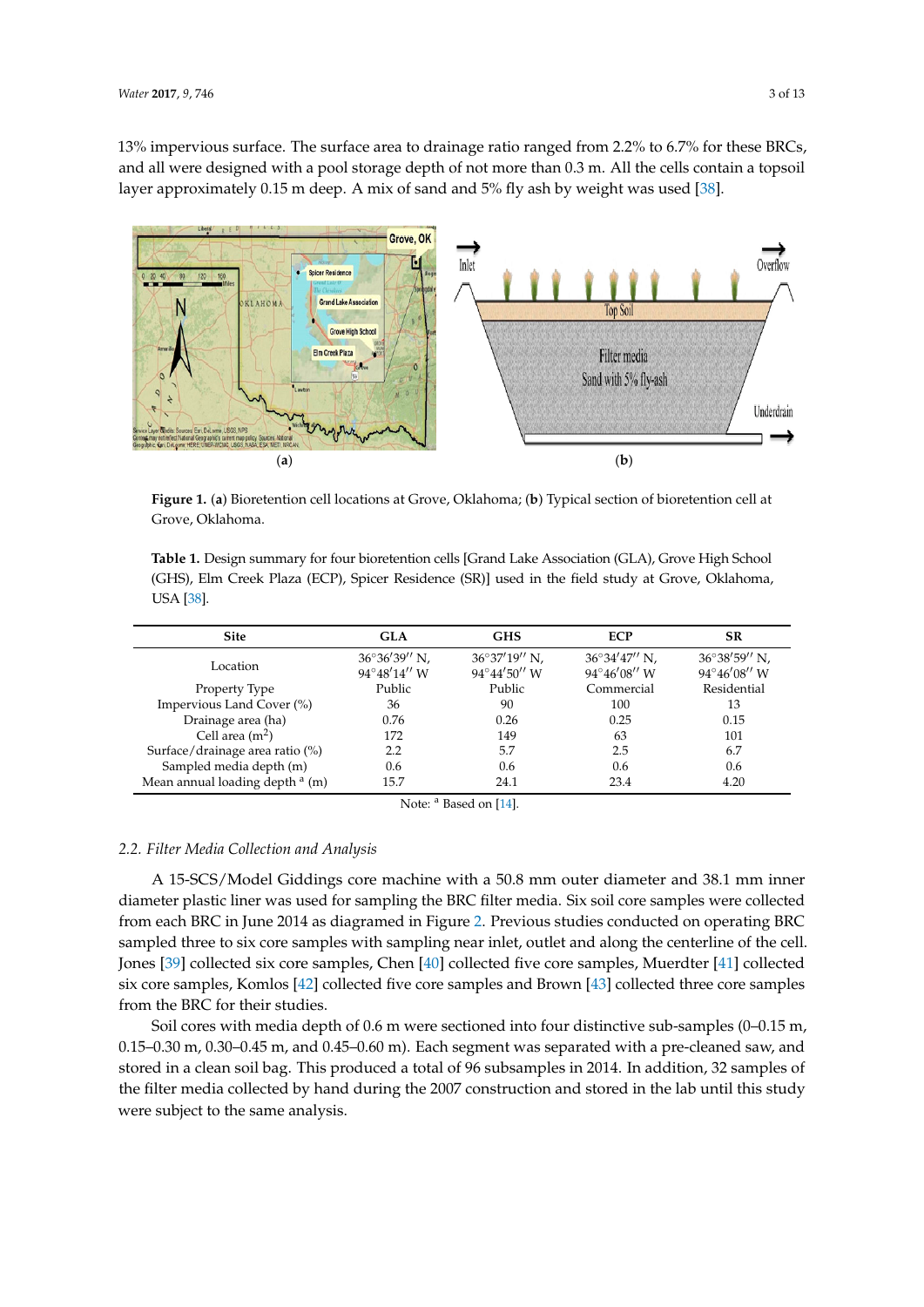<span id="page-3-0"></span>

**Figure 2.** Soil core sampling layout at bioretention cells with approximate core locations. **Figure 2.** Soil core sampling layout at bioretention cells with approximate core locations.

# *2.3. Media Associated Phosphorus Analysis 2.3. Media Associated Phosphorus Analysis*

Three different extraction methods were used to provide insight into the relative strength of the adsorption of the phosphorus to the filter media. Throughout this paper, the term adsorption the adsorption It is used to describe any solute that is retained by porous media. This would include, solutes bound is used to describe any solute that is retained by porous media. This would include, solutes bound physical adsorption, precipitation, and within organic matter. Total phosphorus (T-P) in media by physical adsorption, precipitation, and within organic matter. Total phosphorus (T-P) in media samples was extracted using EPA Method 3050 [44]. This boiling strong-acid method measured samples was extracted using EPA Method 3050 [\[44\]](#page-12-9). This boiling strong-acid method measured essentially all phosphorus including the tightly held phosphorus in the mineral structure. Its results essentially all phosphorus including the tightly held phosphorus in the mineral structure. Its results include phosphorus that was incorporated into the original mineral crystals, and not necessarily include phosphorus that was incorporated into the original mineral crystals, and not necessarily adsorbed during the field trial, or for that matter, available for transport under any field conditions. adsorbed during the field trial, or for that matter, available for transport under any field conditions. However, total soil digestion will quantify very strongly bonded phosphorus not measured by the However, total soil digestion will quantify very strongly bonded phosphorus not measured by the other methods. other methods.

Water-soluble phosphorus (WS-P) was extracted using a 1:10 by weight, solid to deionized water Water-soluble phosphorus (WS-P) was extracted using a 1:10 by weight, solid to deionized water extraction. Two-gram samples were placed in a 50-mL centrifuge tube with 20 mL of deionized water, extraction. Two-gram samples were placed in a 50-mL centrifuge tube with 20 mL of deionized water, shaken for one hour on an end-to-end shaker at low setting, and then centrifuged for 5 min. The clear shaken for one hour on an end-to-end shaker at low setting, and then centrifuged for 5 min. The clear supernative was the vacuum filtered using a contract was the setting and analyzed for phosphorus. The case of phosphorus. The contract of  $\alpha$  is not phosphorus. The contract of  $\alpha$  is not phosphorus. The contract of  $\alpha$ supernatant was then vacuum filtered using a 0.45 µm membrane and analyzed for phosphorus.<br>We take the soluble when the science are soons of soluble wing who below a have blue developed ions in the porous media. porous media. Water-soluble extraction gives a measure of soluble mineral salts and weakly adsorbed ions in the

Mehlich-3 phosphorus (M3-P) extraction is a multi-nutrient extraction method that estimates Mehlich-3 phosphorus (M3-P) extraction is a multi-nutrient extraction method that estimates plant availability of most macro- and micro-nutrients in soils [45]. The extracting solution combines plant availability of most macro- and micro-nutrients in soils [\[45\]](#page-12-10). The extracting solution combines plant availability of fitter that the matrice interface in some play. The extracting solution combines<br>acetic acid, ammonium nitrate, ammonium fluoride and ethylene diamine tetraacetic acid (EDTA). It has grown in popularity due to its ability to allow a single extraction for both phosphorus and let has grown in popularity due to its ability to allow a single extraction for both phosphorus and metals, and is well suited to a wide range of soils, both acidic and alkaline in nature (Mehlich 1984). heavy metals, and is well suited to a wide range of soils, both acidic and alkaline in nature (Mehlich In this method, the acetic acid solution promotes the dissolution of calcium phosphate and the 1984). In this method, the acetic acid solution promotes the dissolution of calcium phosphate and the ammonium fluoride promotes ligand exchange. ammonium fluoride promotes ligand exchange.

Filter media pH was measured at a soil to deionized water ratio of 1:3. Phosphorus concentrations Filter media pH was measured at a soil to deionized water ratio of 1:3. Phosphorus concentrations on all extractions were determined at the Soil, Water and Forage Analytical Laboratory (SWFAL), on all extractions were determined at the Soil, Water and Forage Analytical Laboratory (SWFAL), Oklahoma State University, Stillwater, OK, using inductively coupled plasma atomic emission Oklahoma State University, Stillwater, OK, using inductively coupled plasma atomic emission spectroscopy (ICP-AEC). spectroscopy (ICP-AEC).

# *2.4. Water Sampling and Analysis 2.4. Water Sampling and Analysis*

Three of the BRCs (GLA, GHS and ECP) were monitored for influent and effluent water quantity and quality. H flumes were installed at the influent inlets, underdrains were outfitted with Palmer–Bowlus flumes, and rectangular steel, sharp-edge weirs were placed at the overflow outlets. ISCO 6712R refrigerated autosamplers (C.C. Lynch & Associates, Inc., Beachwood, OH, USA) were assigned to the influent, effluent and overflow at each cell for water sampling. Each autosampler also equipped with an ISCO 720 flow meter. Finally, each influent sampler was equipped with a for  $\frac{1}{2}$  tipping bucket rain gauge. Stormwater monitoring bucket rain  $\frac{1}{2}$ was also equipped with an ISCO 720 flow meter. Finally, each influent sampler was equipped with a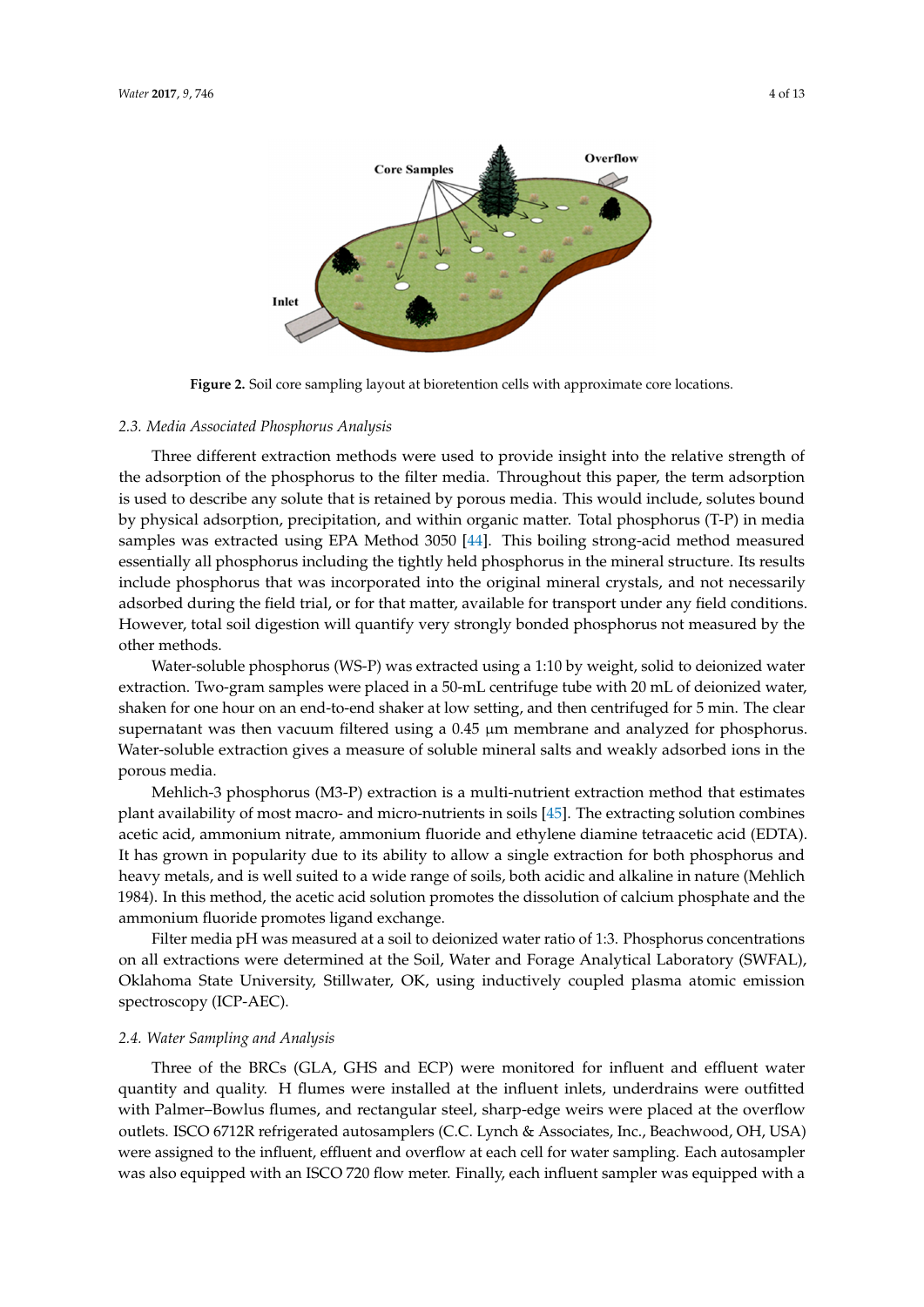factory calibrated ISCO 674 tipping bucket rain gauge. Stormwater monitoring began in May 2014 and concluded in October 2015.

Flow-weighted sampling was employed for influent, underdrain and overflow at each cell. Each sampler contained 14 acid washed bottles. Each bottle had 950 mL volume capacity. Samplers were programed to take 100 mL samples with each bottle holding up to nine samples. The flow-weighted volume that each sample represented was adjusted for each site based on the first 61 mm of runoff on all three sites. The goal was to represent the higher sample volume resolution for small (first 13 mm) storm events. A two-part program for the inlets and overflows was implemented so that the first two bottles represented the first 13 mm of runoff and the remaining twelve bottles collected the additional runoff. Autosampler storage temperature was set to <4 ◦C and samples were retrieved within one day of sampling. After collection, unfiltered samples were sent to SWFAL for analysis. Since the water samples were unfiltered, the results reflect both soluble and particulate P. Total suspended solids were analyzed following ASTM D 3997-97 [\[46\]](#page-12-11).

#### *2.5. Statistical Analyses*

The PROC GLM procedure in SAS version 9.4 [\[47\]](#page-12-12) was used for the statistical analyses. The ANOVA (two-way) for T-P, WS-P and M3-P accumulation in bioretention media (between 2007 and 2014) and among media depth profiles (in 2014) was performed and the mean concentrations were compared using the Tukey's HSD test at α value of 0.05. The Wilcoxon Rank-Sum test, a non-parametric analysis at α value of 0.05 was used to compare inlet and underdrain T-P concentrations (mg·L<sup>-1</sup>), mass loading (g), and basic water quality parameters.

#### **3. Results and Discussion**

#### *3.1. Media pH*

Based on the 24 cores and 96 soil samples collected from the four BRCs in 2014, the soil surface layer (0–0.15 m) at GEC, GLA, GHS and SR had an average pH of 7.7  $\pm$  0.3, 7.6  $\pm$  0.3, 7.2  $\pm$  0.2, and 8.0  $\pm$  0.6, respectively, while the filter media (0.15–0.60 m) had an average pH of 8.6  $\pm$  0.07, 8.1  $\pm$  0.5,  $8.0 \pm 0.4$  and  $8.3 \pm 0.9$ , respectively. The filter media pH was higher than the surface layer due to its fly ash content. The initial filter media (0.15–0.60 m) pH from 2007 samples ( $n = 24$ ) was  $8.4 \pm 0.9$ ,  $8.1 \pm 0.7$ ,  $8.2 \pm 03$ , and  $10.2 \pm 0.4$  at ECP, GHS, GLA and SR, respectively [\[48\]](#page-12-13). The pH of the filter media samples after operating for seven years in the field was still above 8 indicating the fly ash was still present.

#### *3.2. Phosphorus Accumulation in Bioretention Media*

Core sample P concentrations and mean comparisons are presented in Table [2.](#page-5-0) An increase in T-P concentration in the topsoil (0–0.15 m) and filter media (0.15–0.60 m) on all four BRCs were observed between 2007 and 2014. However, the increase in average T-P concentration for both topsoil and filter media were not statistically significant  $(p > 0.05)$  based on the two-way ANOVA, Tukey's multiple comparison test. This may be due to the high variability in the sample results, possibly due to spatial variability in the fly ash content resulting from the initial construction mixing [\[48\]](#page-12-13).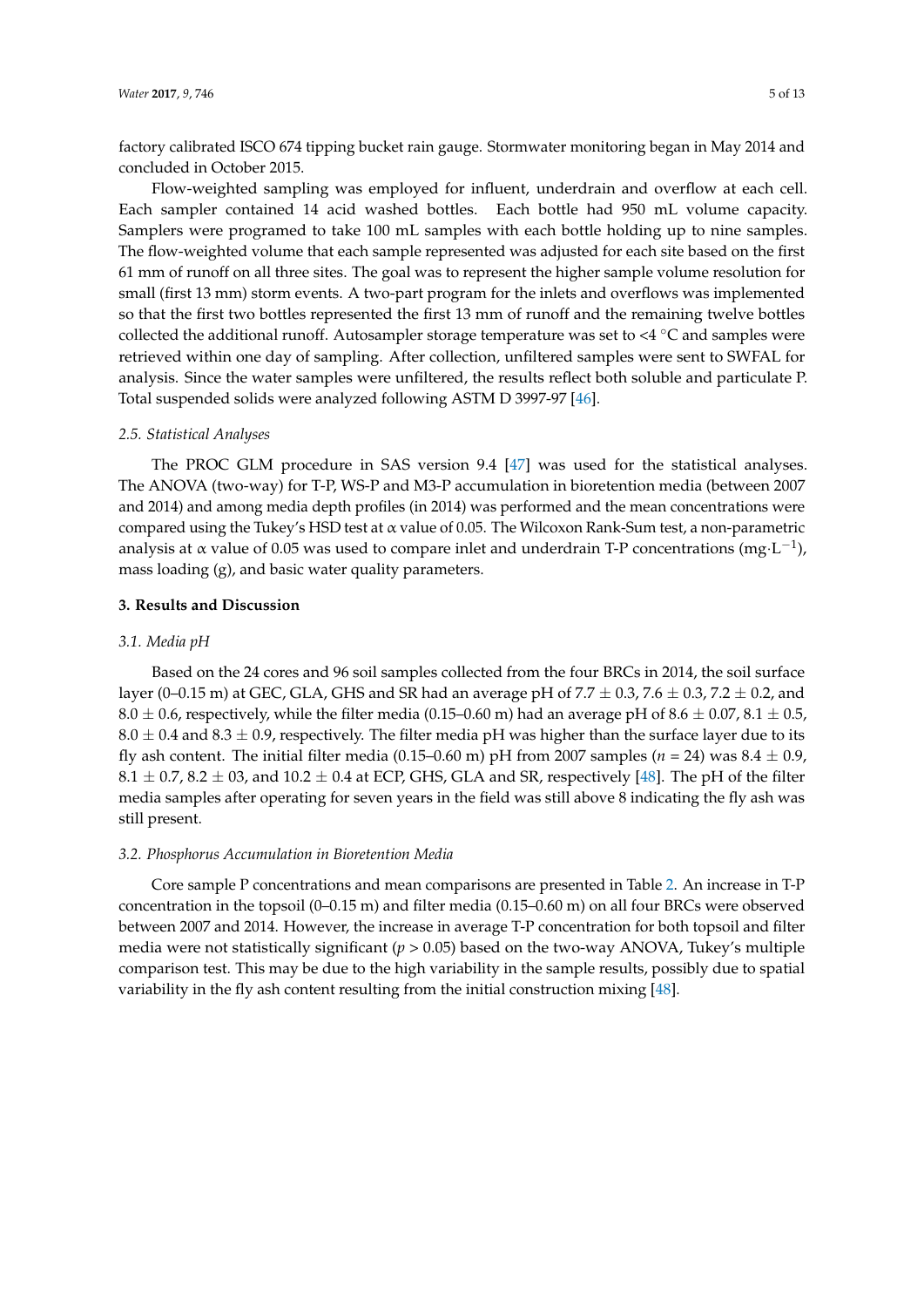| <b>Site</b> | Media Depth                               | Variable |                 | Initial (2007) $mg \cdot kg^{-1} n = 8$ Final (2014) $mg \cdot kg^{-1} n = 24$ | Significance Level |
|-------------|-------------------------------------------|----------|-----------------|--------------------------------------------------------------------------------|--------------------|
|             |                                           | $T-P$    | $225 \pm 14$    | $308 \pm 87$                                                                   | $ns^+$             |
|             | Topsoil<br>$(0-0.15 \text{ m})$           | $WS-P$   | $0.11 \pm 0.10$ | $1.4 \pm 0.2$                                                                  | ***                |
|             |                                           | $M3-P$   | $1.7 \pm 0.1$   | $27.6 \pm 4.6$                                                                 | ***                |
| ECP         | <b>Filter Media</b>                       | $T-P$    | $361 \pm 110$   | $400 \pm 140$                                                                  | $ns$ <sup>+</sup>  |
|             | $(0.15 - 0.60 \text{ m})$                 | WS-P     | $0.10 \pm 0.06$ | $1.0 \pm 0.3$                                                                  | $***$              |
|             |                                           | $M3-P$   | $3.2 \pm 0.2$   | $7.6 \pm 3.7$                                                                  | ÷                  |
|             |                                           | $T-P$    | $265 \pm 3.5$   | $331 \pm 114$                                                                  | $ns$ <sup>+</sup>  |
|             | Topsoil<br>$(0-0.15 \text{ m})$           | WS-P     | $0.20 \pm 0.01$ | $1.5 \pm 0.3$                                                                  | $**$               |
|             |                                           | $M3-P$   | $8.0 \pm 0.1$   | $34 \pm 8$                                                                     | **                 |
| <b>GHS</b>  | <b>Filter Media</b><br>$(0.15 - 0.60)$ m) | $T-P$    | $243 \pm 3$     | $281 \pm 33.0$                                                                 | $ns$ <sup>+</sup>  |
|             |                                           | WS-P     | $0.40 \pm 0.05$ | $0.80 \pm 0.30$                                                                | $\ast$             |
|             |                                           | $M3-P$   | $5.1 \pm 1.4$   | $19 \pm 8$                                                                     | $**$               |
|             | Topsoil<br>$(0-0.15 \text{ m})$           | $T-P$    | $276 \pm 19$    | $290 \pm 60$                                                                   | $ns^+$             |
|             |                                           | WS-P     | $0.20 \pm 0.01$ | $2.7 \pm 1.2$                                                                  | ÷                  |
|             |                                           | $M3-P$   | $10 \pm 0.1$    | $30 \pm 5$                                                                     | $**$               |
| <b>GLA</b>  | <b>Filter Media</b>                       | $T-P$    | $195 \pm 28$    | $223 \pm 53$                                                                   | ns <sup>+</sup>    |
|             | $(0.15 - 0.60)$ m)                        | WS-P     | $0.30 \pm 0.18$ | $1.1 \pm 0.8$                                                                  | ÷                  |
|             |                                           | $M3-P$   | $13 \pm 3$      | $23 \pm 9$                                                                     | $\ast$             |
|             | Topsoil                                   | $T-P$    | $170 \pm 18$    | $312 \pm 70$                                                                   | ns <sup>+</sup>    |
|             | $(0-0.15 \text{ m})$                      | WS-P     | $0.10 \pm 0.01$ | $5.7 \pm 1.2$                                                                  | $***$              |
| SR          |                                           | $M3-P$   | $50 \pm 0.1$    | $40 \pm 18$                                                                    | ÷                  |
|             | Filter Media                              | $T-P$    | $355 \pm 129$   | $372 \pm 35$                                                                   | $ns^+$             |
|             |                                           | $WS-P$   | $0.20 \pm 0.04$ | $1.0 \pm 0.7$                                                                  | ÷                  |
|             | $(0.15 - 0.60)$ m)                        | $M3-P$   | $4.0 \pm 0.3$   | $13 \pm 8$                                                                     | $\ast$             |

<span id="page-5-0"></span>2007 and 2014 samples in bioretention cells at Grove, Oklahoma.

Notes: Two-way ANOVA followed by Tukey's honest significant difference (HSD) test at  $\alpha = 0.05$ ; T-P = total phosphorus; WS-P = Water soluble phosphorus; and M3-P = Mehlich 3 extracted phosphorus. \* Significant at the 0.05 probability level; \*\* Significant at the 0.01 probability level; \*\* Significant at the 0.001 probability level; † ns, not significant (*p > 0.05*).

#### *3.3. Discussion on T-P, WS-P, and M3-P*

The increase in T-P in the topsoil (0–0.15 m) was 83 mg·kg<sup>-1</sup> at ECP, 66 mg·kg<sup>-1</sup> at GHS, 14 mg·kg−<sup>1</sup> at GLA and 142 mg·kg−<sup>1</sup> at SR. The increase in T-P concentration at both ECP and GHS cells were consistent since both had drainage areas with more than 90% impervious area. The increase in T-P at GLA with drainage of 36% impervious area was lower compared to both ECP and GHS. However, the SR cell at a residential property with the lowest impervious surface of 13% had the highest increase in T-P. This may be due to higher P loading from fertilizer use in the residential garden and the geese that frequent this BRC near the shoreline. The increase in T-P between 2007 and 2014 for the filter media (0.15–0.60 m) was 39 mg·kg<sup>-1</sup> at ECP, 40 mg·kg<sup>-1</sup> at GHS, 28 mg·kg<sup>-1</sup> at GLA and 17 mg·kg−<sup>1</sup> at SR cells. While lower than the topsoil, the trend for ECP, GHS and GLA is similar to the topsoil. However, the SR concentrations are reversed. This may indicate that more of the P loading at SR was particulate P, which would be filtered near the surface. Therefore, the P loading into BRC depends on land cover with high impervious surfaces contributing higher runoff into BRC. Also, the use of fertilizers produce higher P load into the BRC. The P loading from runoff with more than 90% impervious surface at ECP and GHS were similar, whereas in SR with only 13% impervious surface of the drainage area had higher P loading into the cell contributing due to excess use of fertilizer.

The increase in WS-P between 2007 and 2014 for the topsoil (0–0.15 m) was 1.3 mg⋅kg<sup>-1</sup> at ECP, 1.5 mg·kg−<sup>1</sup> at GHS, 2.5 mg·kg−<sup>1</sup> at GLA and 5.7 mg·kg−<sup>1</sup> at SR. The increase in WS-P in the filter media (0.15–0.60 m) was 0.9 mg·kg $^{-1}$ , 0.4 mg·kg $^{-1}$ , 0.8 mg·kg $^{-1}$  and 0.8 mg·kg $^{-1}$  at ECP, GHS, GLA and SR cells, respectively. These increases, while more than an order of magnitude smaller than T-P, were statistically significant (*p* > 0.05) based on a two-way ANOVA, Tukey's HSD test. Again, the paved sites with more than 90% impervious surface were similar and SR was the highest. However, the GLA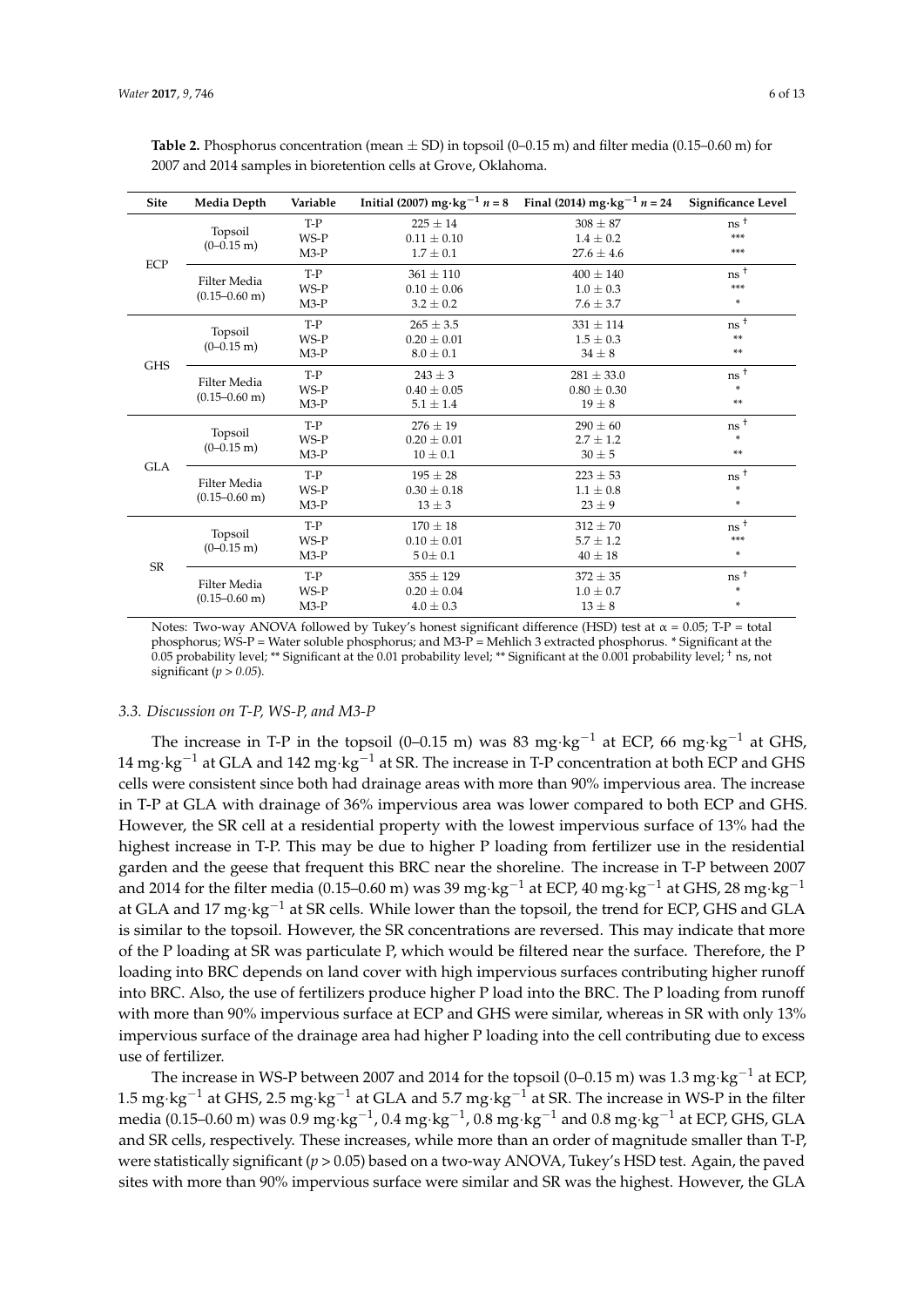with only 36% impervious surface area had a higher WS-P than both ECP and GHS. WS-P in the filter media was lower than that of topsoil at all sites. Likewise, the increase in average WS-P concentrations in the filter media between 2007 and 2014 were more than an order of magnitude smaller than T-P. This indicates the P in media samples are tightly bond and not soluble.

The increase in M3-P concentrations between 2007 and 2014 for the topsoil (0–0.15 m) was 26 mg·kg−<sup>1</sup> at ECP, 27 mg·kg−<sup>1</sup> at GHS, 20 mg·kg−<sup>1</sup> at GLA, and 35 mg·kg−<sup>1</sup> at SR. M3-P increases in the filter media (0.15–0.60 m) were 4.4 mg·kg<sup>-1</sup> at ECP, 14.1 mg·kg<sup>-1</sup> at GHS, 10 mg·kg<sup>-1</sup> at GLA, and 9 mg·kg<sup>-1</sup> at SR. The increase in M3-P for both topsoil and filter media were statistically significant (*p* < 0.05) based on a two-way ANOVA, Tukey's HSD test. The M3-P increases were about 25% of the T-P increase. The increases in the topsoil for both ECP and GHS with more than 90% impervious surface were similar and SR was the highest. However, GLA had an intermediate value.

Previous studies on M3-P depth profiles in BRC media reported higher P accumulation (56.6 mg·kg<sup>-1</sup>) in the top layer (0.06–0.1 m) compared to below 0.1 m (14.3 mg·kg<sup>-1</sup>) [\[41,](#page-12-6)[42\]](#page-12-7). The increase in M3-P and WS-P between 2007 and 2014 media samples was statistically significant (*p* < 0.05) in both the topsoil and filter media layers on all four BRCs analyzed. This strongly indicates fly ash amended filter media had effectively adsorbed P within the BRC media during the seven years of operation. Average WS-P was about 1% to 2% of T-P while average M3-P was 7% to 13% of the T-P in 2014. Conversely in 2007, the average WS-P was less than 1% and M3-P was 2% to 5% of the average T-P. This indicates that while P adsorbed within the BRC during the seven years are strongly bonded, there is a small and growing proportion of weakly bound P within the media.

Based on the three extraction methods, T-P concentrations were not statistically significant, while the average concentration of WS-P only being 1% to 2% of average the T-P concentration. Thus, while it is capturing less of the P increase, M3-P extraction may be considered the better indicator for P adsorbed within the BRC media as it provided a statistically significant measure. However, with higher P loading over longer times, average T-P in the media may increase in magnitude such that a statistically significant increase can be shown compared to the initial samples of 2007. Thus, in the long run, T-P extraction may be the better indicator for measuring adsorbed P.

#### *3.4. Phosphorus Depth Profiles in the Bioretention Media*

Average P concentration (T-P, WS-P and M3-P) in all four BRCs in 2014 is listed in Table [3.](#page-7-0) No significant difference in T-P accumulation ( $p > 0.05$ ) at the top surface (0–0.15 m) was observed at ECP, GHS and SR. The highest WS-P and M3-P accumulation occurred in the top 0.15 m on all four BRC. Previous studies [\[41,](#page-12-6)[42\]](#page-12-7) also reported M3-P accumulation in the top 0.06–0.1 m of bioretention media. The variability in P below 0.15 m may be due to spatial variation in the fly ash content and preferential flow. This is in an agreement with results reported by [\[48\]](#page-12-13), who performed numerical simulations on the impact of the variability of fly ash content on BRC.

|                  | <b>Table 3.</b> Phosphorus concentration (mean $\pm$ SD) on bioretention media depths in 2014 samples |  |  |  |  |
|------------------|-------------------------------------------------------------------------------------------------------|--|--|--|--|
| Grove, Oklahoma. |                                                                                                       |  |  |  |  |

|             |    |                               | Media Depth (m)                                  |                                                   |                                                    |                                                     |  |  |
|-------------|----|-------------------------------|--------------------------------------------------|---------------------------------------------------|----------------------------------------------------|-----------------------------------------------------|--|--|
| <b>Site</b> | N  | Variable $(mg \cdot kg^{-1})$ | $0 - 0.15$                                       | $0.15 - 0.30$                                     | $0.30 - 0.45$                                      | $0.45 - 0.60$                                       |  |  |
| ECP         | 24 | T-P<br>WS-P<br>$M3-P$         | $308 \pm 88a$<br>$1.4 \pm 0.2c$<br>$27.5 + 5e$   | $467 \pm 99a$ ,b<br>$0.97 + 0.2d$<br>$6.5 + 0.8f$ | $489 \pm 153b$<br>$1.0 \pm 0.3d$<br>$6.0 \pm 0.6f$ | $426 \pm 196$ a,b<br>$1.2 \pm 0.3$ c,d<br>$10 + 7f$ |  |  |
| GHS         | 24 | T-P<br>WS-P<br>$M3-P$         | $331 \pm 114$ g<br>$1.5 \pm 0.3h$<br>$35 \pm 7i$ | $279 \pm 50$ g<br>$0.67 \pm 0.1i$<br>$15 \pm 3k$  | $282 \pm 23$ g<br>$0.93 \pm 0.35i$<br>$16 \pm 5k$  | $285 \pm 9g$<br>$0.82 \pm 0.42i$<br>$31 \pm 6i$     |  |  |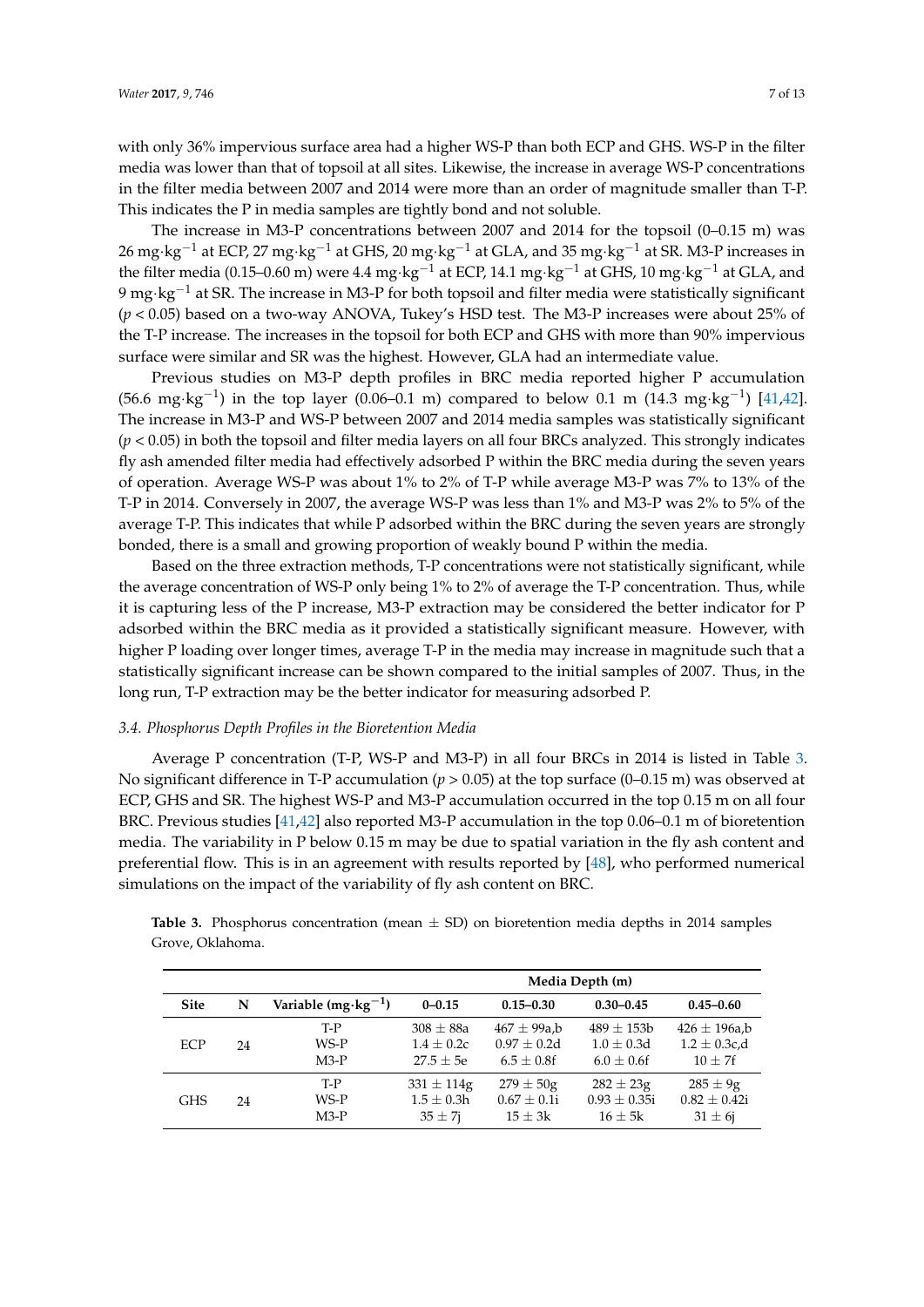<span id="page-7-0"></span>

|             |    |                                         | Media Depth (m)                            |                                                   |                                                 |                                                  |  |  |
|-------------|----|-----------------------------------------|--------------------------------------------|---------------------------------------------------|-------------------------------------------------|--------------------------------------------------|--|--|
| <b>Site</b> | N  | Variable (mg $\cdot$ kg <sup>-1</sup> ) | $0 - 0.15$                                 | $0.15 - 0.30$                                     | $0.30 - 0.45$                                   | $0.45 - 0.60$                                    |  |  |
| GLA         | 24 | T-P<br>WS-P<br>$M3-P$                   | $290 \pm 601$<br>$2.6 + 1n$<br>$29 \pm 5p$ | $207 + 33m$<br>$0.70 + 0.12$ o<br>$15 \pm 2q$     | $255 \pm 75$ l,m<br>$1.4 \pm 10$<br>$26 \pm 8p$ | $205 \pm 30m$<br>$1.4 \pm 0.62$ o<br>$25 \pm 9p$ |  |  |
| SR          | 24 | T-P<br>WS-P<br>$M3-P$                   | $312 + 170r$<br>$5.7 + 1s$<br>$40 + 18u$   | $414 + 267r$<br>$1.0 + 0.5t$<br>$9.6 \pm 3.5$ v,w | $387 + 238r$<br>$1.0 \pm 0.63t$<br>$7.5 + 1w$   | $315 \pm 230r$<br>$1.2 + 0.9t$<br>$20 + 10v$     |  |  |

**Table 3.** *Cont.*

Notes: Two-way ANOVA at  $\alpha$  = 0.05; concentrations with the same letters are not significantly different among media depths; concentrations with different letters are significantly different among media depths; T-P = Total phosphorus; WS-P = Water soluble phosphorus; and M3-P = Mehlich 3 extracted phosphorus.

#### *3.5. Stormwater Monitoring*

A summary of P inflow and outflow concentration and mass loading for the three BRCs collected from 2014 to 2015 is presented in Table [4.](#page-8-0) The results were used to compare the P mass removal rates and concentration reduction from BRC effluent. The influent and effluent pH, electric conductivity, turbidity, and total suspended solids are presented in Table [5.](#page-8-1) The P mass input and output for each cell were calculated as a product of the pollutant event mean concentration and the total runoff volume measured during a runoff event.

At ECP, 20 storm events were sampled from May 2014 to October 2015. Event sizes ranged from 6 mm to 97 mm, the mean storm size was 26 mm, and the median storm size was 17 mm. No overflow occurred during any event. A mean flow volume reduction of 73% with a standard deviation of 12% (*n* = 20) was observed. T-P effluent concentration was 75% lower than the influent and T-P effluent mass was 93% lower than of the influent mass. Both reductions were statistically significant ( $p < 0.05$ ).

At GHS, 15 storm events occurred from September 2014 to September 2015, of which ten events were sampled and analyzed. Event ranged from 8 mm to 80 mm, and the mean storm size was 30 mm. An overall mean flow volume reduction of 13%, with a standard deviation of 88% was achieved. Between 1 April and 20 May, this cell exhibited groundwater inflow seepage and had 30% more volume coming from the underdrain compared to the cell inlet on four storms. For the remaining six storms, the cell showed a volume reduction of 71% from the inlet to underdrain. T-P effluent concentration was 67% lower than the influent, and T-P effluent mass was 84% lower than of the influent mass. Both reductions were statistically significant ( $p < 0.05$ ).

At GLA, eleven storm events occurred from June 2014 to September 2015 and were sampled and analyzed. Events ranged from 11 mm to 92 mm, the mean storm size was 38 mm, and the median storm size was 36 mm. Flow in the GLA underdrain was higher than the inlet for most of the storms monitored, because of groundwater seepage into the cell from upslope. Flow from the underdrain was noticed at times with no precipitation or influent. Overall, underdrain flow was 200% greater than influent during the monitoring period. For four storm events, out of the eleven, the flow volume in the underdrain was lower than the inlet flow volume, and an average flow reduction of 60%. For the remaining seven storms, this cell exhibited ground water inflow seepage and had 300% more volume coming from the underdrain compared to the cell inlet. The groundwater inflow seepage through the underdrain impacted the quantification of the BRC performance including flow volume and P mass reductions. Thus, control of groundwater seepage, if possible, must be taken into consideration in future monitoring on performances of BRC. However, even with the groundwater seepage, the T-P effluent concentration reduction was 64% relative to the influent ( $p < 0.05$ ). T-P effluent mass was 76% lower than of the influent mass ( $p < 0.05$ ).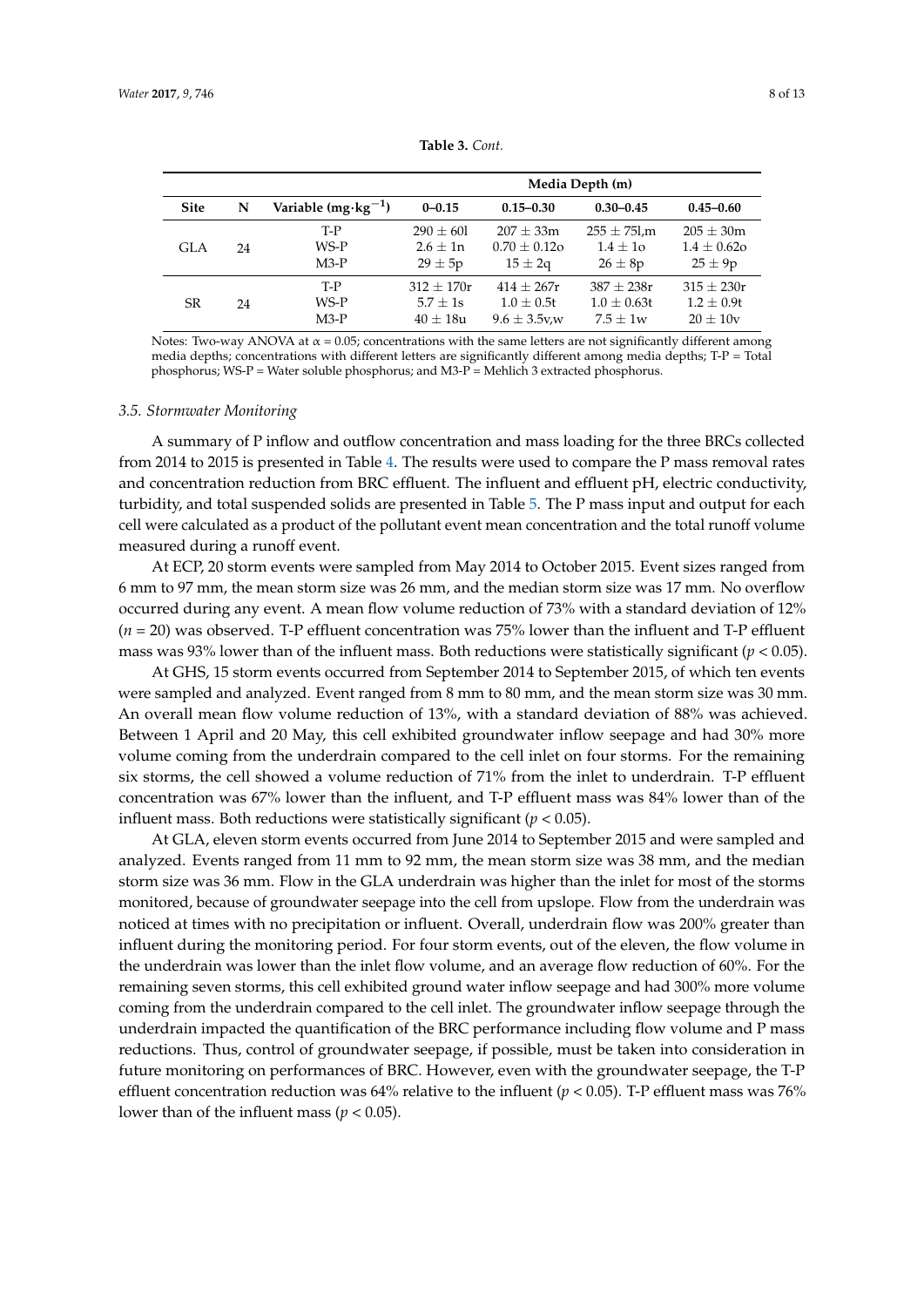| <b>BRC</b> | Storm Events $(n)$ | Inflow $(mg \cdot L^{-1})$ | Underdrain $(mg \cdot L^{-1})$ | % Reduction | Significance | Inflow $(g)$     | Underdrain (g)  | % Reduction | Significance |
|------------|--------------------|----------------------------|--------------------------------|-------------|--------------|------------------|-----------------|-------------|--------------|
| ECP        | 20                 | $0.12 \pm 0.11$            | $0.03 \pm 0.02$                | 75%         | p < 0.05     | $3.25 \pm 5.12$  | $0.22 \pm 0.2$  | 93%         | p < 0.05     |
| GHS        |                    | $0.15 \pm 0.13$            | $0.05 \pm 0.07$                | 67%         | p < 0.05     | $5.13 \pm 5.44$  | $0.83 \pm 0.95$ | 84%         | p < 0.05     |
| <b>GLA</b> |                    | $0.21 \pm 0.13$            | $0.08 \pm 0.10$                | 64%         | p < 0.05     | $13.8 \pm 14.92$ | $3.22 \pm 2.83$ | 76%         | p < 0.05     |

Notes: The Wilcoxon Rank-Sum Test, a non-parametric analysis at α value of 0.05; *p* < 0.05 indicates significant reduction in effluent T-P concentration and loading.

**Table 5.** Mean influent and effluent water quality parameters monitored at three bioretention cells (BRC) at Grove, OK from 2014 to 2015.

| <b>BRC</b> | Pollutant                   | Storm Events (n) | Inflow          | Underdrain      | % Reduction $(+)$ or Increase $(-)$ | Significance |
|------------|-----------------------------|------------------|-----------------|-----------------|-------------------------------------|--------------|
|            | $TSS(mg \cdot L^{-1})$      | 20               | $106 \pm 70$    | $41 \pm 32$     | 61                                  | p < 0.05     |
|            | Turbidity (NTU)             | 20               | $66 \pm 48$     | $7.0 \pm 4.0$   | 89                                  | p < 0.05     |
| ECP        | pH                          | 20               | $6.71 \pm 0.77$ | $7.72 \pm 0.23$ | $-15$                               | p > 0.05     |
|            | $EC(\mu m \cos / cm)$       | 20               | $75 \pm 25$     | $208 \pm 38$    | $-179$                              | p < 0.05     |
|            | $TSS$ (mg·L <sup>-1</sup> ) | 7                | $110 \pm 64$    | $45 \pm 28$     | 59                                  | p < 0.05     |
|            | Turbidity (NTU)             |                  | $19 \pm 44$     | $2.8 \pm 1.5$   | 86                                  | p < 0.05     |
| <b>GHS</b> | pH                          | 8                | $6.36 \pm 0.71$ | $7.51 \pm 0.17$ | $-18$                               | p > 0.05     |
|            | $EC(\mu m \cos / cm)$       | 8                | $147 \pm 238$   | $174 \pm 28$    | $-19$                               | p > 0.05     |
|            | $TSS(mg \cdot L^{-1})$      | 11               | $95 \pm 11$     | $29 \pm 30$     | 70                                  | p < 0.05     |
| <b>GLA</b> | Turbidity (NTU)             | 11               | $9 \pm 4$       | $3.8 \pm 2.6$   | 60                                  | p < 0.05     |
|            | pH                          | 11               | $7.11 \pm 0.35$ | $7.96 \pm 0.25$ | $-12$                               | p > 0.05     |
|            | $EC(\mu m \cos / cm)$       | 11               | $86 \pm 21$     | $348 \pm 90$    | $-301$                              | p < 0.05     |
| ECP        | TSS(g)                      | 12               | $2460 \pm 2423$ | $275 \pm 480$   | 89                                  | p < 0.05     |
| <b>GHS</b> | TSS(g)                      | 7                | $5702 \pm 4038$ | $950 \pm 570$   | 83                                  | p < 0.05     |
| <b>GLA</b> | TSS(g)                      | 11               | $1840 \pm 1763$ | $1681 \pm 1260$ | 9                                   | p > 0.05     |

<span id="page-8-1"></span><span id="page-8-0"></span>Notes: The Wilcoxon Rank-Sum Test, a non-parametric analysis at α value of 0.05; *p* < 0.05 indicates significant reduction or increase in effluent water quality parameters through the BRC system.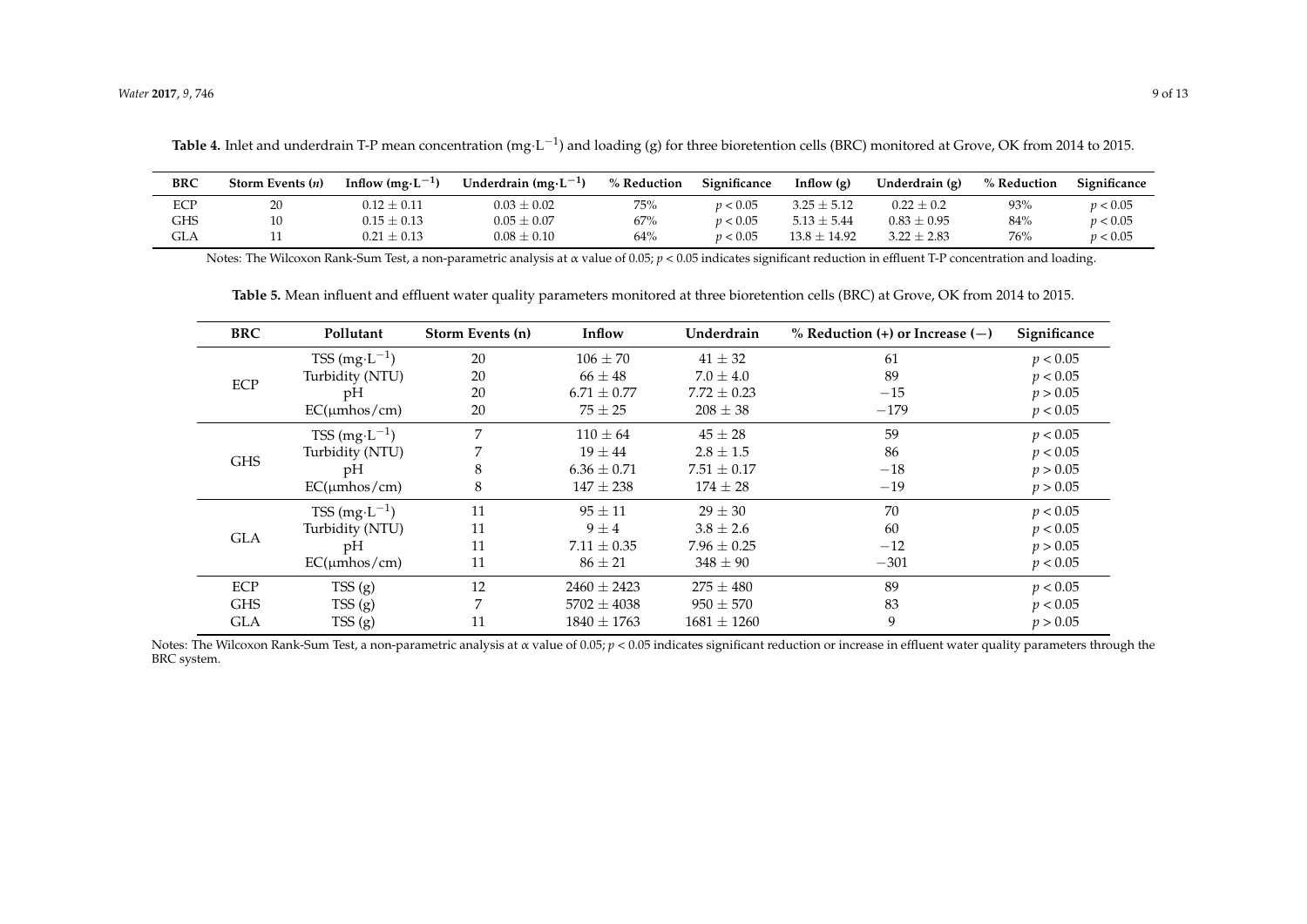T-P concentration reductions of 64% to 75% and T-P mass reduction of 76% to 93% were achieved at the three BRC. Influent T-P concentrations at GHS and ECP with drainage area having greater than 90% impervious surface were lower than the influent T-P concentration at GLA with 36% impervious surface of drainage area. Previous bioretention field studies found phosphorus concentration removal of 50% to 94% and phosphorus mass reduction of 44% to 90% [\[7,](#page-11-6)[37,](#page-12-2)[49](#page-12-14)[–51\]](#page-12-15). However, these results were obtained from new cells and probably do not reflect long-term performance. The BRC with fly ash amended filter media after seven years of construction displayed significant P concentration and mass reduction.

#### *3.6. Phosphorous Retained within the Bioretention Media*

#### 3.6.1. Estimates from Core Samples

Phosphorus retained within the bioretention media during seven years of operation can be calculated by the simple mass balance.

$$
P_{trapped} = \left(P_{final} - P_{initial}\right) \times V \times \rho_b \tag{1}
$$

where*, P<sub>final</sub>* is the T-P concentration (mg·kg<sup>−1</sup>) in 2014 *P<sub>initial</sub>* is the initial T-P concentration (mg·kg<sup>−1</sup>) in 2007,  $\rho_b$  (kg/m<sup>3</sup>) is the bulk density of the media and *V* is the cell media volume (m<sup>3</sup>).

A topsoil dry bulk density of 1.4  $g/cm<sup>3</sup>$  and a filter media dry bulk density of 1.5  $g/cm<sup>3</sup>$  were used. Phosphorus retained within the media is presented in Table [6.](#page-9-0) The T-P retained within the media depth (0–0.60 m) was 0.40 kg·year<sup>-1</sup> at ECP, 0.33 kg·year<sup>-1</sup> at GHS, 0.51 kg/year at GLA and 0.60 kg·year<sup>-1</sup> at SR. Both ECP and GHS with similar site characteristics of greater than 90% impervious drainage area had consistent mean T-P influent concentration of 0.03 mg·L $^{-1}$  and 0.05 mg·L $^{-1}$ , and retained similar T-P within the media. The T-P retained within the media at GHS and SR was higher of 0.51 kg·year<sup>-1</sup> and 0.60 kg·year<sup>-1</sup>. The mean T-P influent concentration collected at GHS was 0.21 mg·L<sup>-1</sup>, highest among the three monitored.

| <b>Site</b> | Media        | Media<br>Depth (m) | <b>T-P Retained</b><br>$(kg$ ·Year <sup>-1</sup> ) | <b>M3-P Retained</b><br>$(kg$ ·Year <sup>-1</sup> ) | <b>WS-P Retained</b><br>$(kg$ ·Year <sup>-1</sup> ) | <b>LOADEST</b><br>from Inlet T-P<br>$(kg$ ·Year <sup>-1</sup> ) |
|-------------|--------------|--------------------|----------------------------------------------------|-----------------------------------------------------|-----------------------------------------------------|-----------------------------------------------------------------|
|             | Topsoil      | $0 - 0.15$         | 0.16                                               | 0.05                                                | 0.002                                               |                                                                 |
| <b>ECP</b>  | Filter media | $0.15 - 0.45$      | 0.24                                               | 0.03                                                | 0.006                                               | $0.27+$                                                         |
|             | Total        | $0 - 0.60$         | 0.40                                               | 0.08                                                | 0.008                                               |                                                                 |
|             | Top          | $0 - 0.15$         | 0.29                                               | 0.08                                                | 0.004                                               |                                                                 |
| <b>GHS</b>  | Filter media | $0.15 - 0.45$      | 0.04                                               | 0.13                                                | 0.004                                               | $0.18^{\text{+}}$                                               |
|             | Total        | $0 - 0.60$         | 0.33                                               | 0.21                                                | 0.008                                               |                                                                 |
|             | Top          | $0 - 0.15$         | 0.07                                               | 0.09                                                | 0.012                                               |                                                                 |
| GLA         | Filter media | $0.15 - 0.45$      | 0.44                                               | 0.14                                                | 0.01                                                | $0.37+$                                                         |
|             | Total        | $0 - 0.60$         | 0.51                                               | 0.23                                                | 0.022                                               |                                                                 |
|             | Top          | $0 - 0.15$         | 0.43                                               | 0.18                                                | 0.029                                               |                                                                 |
| <b>SR</b>   | Filter media | $0.15 - 0.45$      | 0.17                                               | 0.15                                                | 0.013                                               | N/A                                                             |
|             | Total        | $0 - 0.60$         | 0.60                                               | 0.33                                                | 0.042                                               |                                                                 |

<span id="page-9-0"></span>**Table 6.** Phosphorus retained within the bioretention media analyzed from three different extraction methods and inlet T-P load in three bioretention cells monitored estimated using LOADEST software.

Notes: T-P = Total phosphorus; WS-P = Water soluble phosphorus and M3-P = Mehlich 3 extracted phosphorus;  $N/A = No$  Samples.<sup>†</sup> The values are estimated for overall media depth.

#### 3.6.2. Estimates from Flow Monitoring

As an estimation of total P loading during the seven years of BRC operation, a regression equation of flow versus precipitation was generated using the rainfall and BRC influent volume measured in 2014 and 2015. For missing storm events not measured by the on-site rain gauge rainfall at the Jay, OK,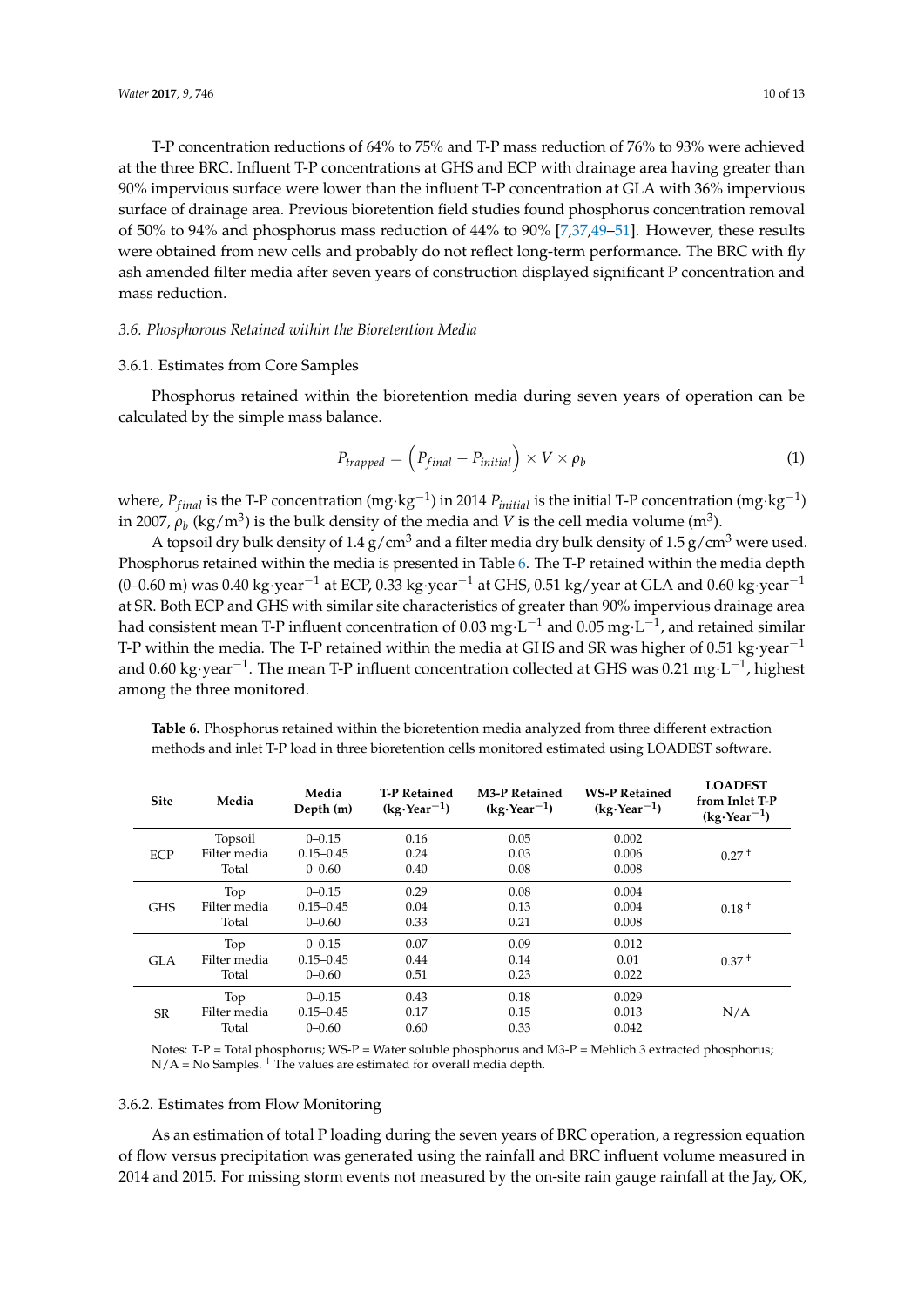Mesonet [\(https://www.mesonet.org/\)](https://www.mesonet.org/) station was used. With the generated regression equation for influent, rainfall, and measured P, the Load Estimator model (LOADEST) was used to predict the P load per year at the three-monitored BRC. LOADEST [\[52\]](#page-12-16) is a USGS program that estimates annual loads of water-borne constituents, based on the concentration of samples collected at the desired location. The program creates a linear regression model to predict the instantaneous load based on one or more input variables including discharge and concentration in collected samples. LOADEST automatically creates several multiple regression models and selects the best model from those based on the lowest Akaike Information Criteria statistic. The LOADEST estimates of P loading to the three BRCs were 0.27 kg·year−<sup>1</sup> at ECP, 0.18 kg·year−<sup>1</sup> at GHS, and 0.37 kg·year−<sup>1</sup> at GLA. These values are comparable to the mass of T-P increase calculated from core samples of 0.4 kg·year−<sup>1</sup> at ECP, 0.33 kg·year−<sup>1</sup> at GHS, and 0.51 kg·year−<sup>1</sup> at GLA. The estimated T-P load into the cells from LOADEST and total P retained in the BRC media using soil digestion method (EPA, 3050) provided a rough estimation of the T-P that was retained by filter media. These values can be compared to the mass increase of M3-P of 0.08 kg·year−<sup>1</sup> at ECP, 0.21 kg·year−<sup>1</sup> at GHS, and 0.23 kg·year−<sup>1</sup> at GLA, and the mass increase of WS-P of 0.008 kg·year−<sup>1</sup> at ECP, 0.008 kg·year−<sup>1</sup> at GHS, and 0.022 kg·year−<sup>1</sup> at GLA. Thus, the estimate of T-P retained in media measured by the total soil digestion method is a better estimator of T-P load.

### **4. Conclusions**

Substantial reductions of stormwater phosphorus from seven-year-old BRCs were quantified. Stormwater P concentration reductions at three-monitored BRC ranged from 64% to 75%, while P mass reduction ranged from 76% to 93%. The M3-P and WS-P concentrations in media profile indicated significant phosphorus accumulation within the top 0.15 m in all four BRC consistent with previous studies. M3-P and WS-P concentrations significantly increased between 2007 and 2014 indicating fly ash amended filter media had effectively adsorbed P during the seven years of operation. However, the study showed no significant increase in T-P concentrations between 2007 and 2014. Average WS-P was only 1% to 2% of average T-P indicating most P is strongly bound in the media. M3-P extraction may be a better indicator for measuring P adsorbed within the BRC media. Based on observation at GHS and ECP, an influent T-P concentration was lower with drainage area having higher impervious surface. The mean T-P influent concentration at GLA was the highest among the three monitored BRCs indicating that GLA was receiving high P loading from runoff. The study showed variability in P concentrations below the top 0.15 m of the media profile which may be due to spatial variation of fly ash content within the media and from possible preferential flow. Further research is needed to find appropriate mixing methods for fly ash with sand to ensure an adequately mixed and uniform filter media for BRC. Overall, the BRC filter media with fly ash amendment was effectively retaining phosphorus from stormwater runoff.

**Acknowledgments:** USEPA 319 H (USEPA FY12 Section 319(h) Special Projects #C9-00F56701, Project 1) administered by the Oklahoma Department of Environmental Quality.

**Author Contributions:** Saroj Kandel, Jason Vogel and Glenn Brown conceived and designed the experiments; Saroj Kandel designed and collected samples. Saroj Kandel performed the experiments; Saroj Kandel analyzed the data; Chad Penn and Glenn Brown contributed materials and tools. Saroj Kandel wrote the paper.

**Conflicts of Interest:** The authors declare no conflict of interest.

#### **References**

- <span id="page-10-0"></span>1. Gorme, J.B.; Maniquiz-Redillas, M.C.; Kim, L.-H. Development of a stormwater treatment system using bottom ash as filter media. *Desalin. Water Treat.* **2015**, *53*, 3118–3125. [\[CrossRef\]](http://dx.doi.org/10.1080/19443994.2014.922307)
- <span id="page-10-1"></span>2. Reddy, K.R.; Xie, T.; Dastgheibi, S. Evaluation of biochar as a potential filter media for the removal of mixed contaminants from urban storm water runoff. *J. Environ. Eng.* **2014**, *140*. [\[CrossRef\]](http://dx.doi.org/10.1061/(ASCE)EE.1943-7870.0000872)
- <span id="page-10-2"></span>3. Department of Environmental Resources. *The Bioretention Manual*; Dept. of Environmental Resources: Prince George's County, MD, USA, 2001.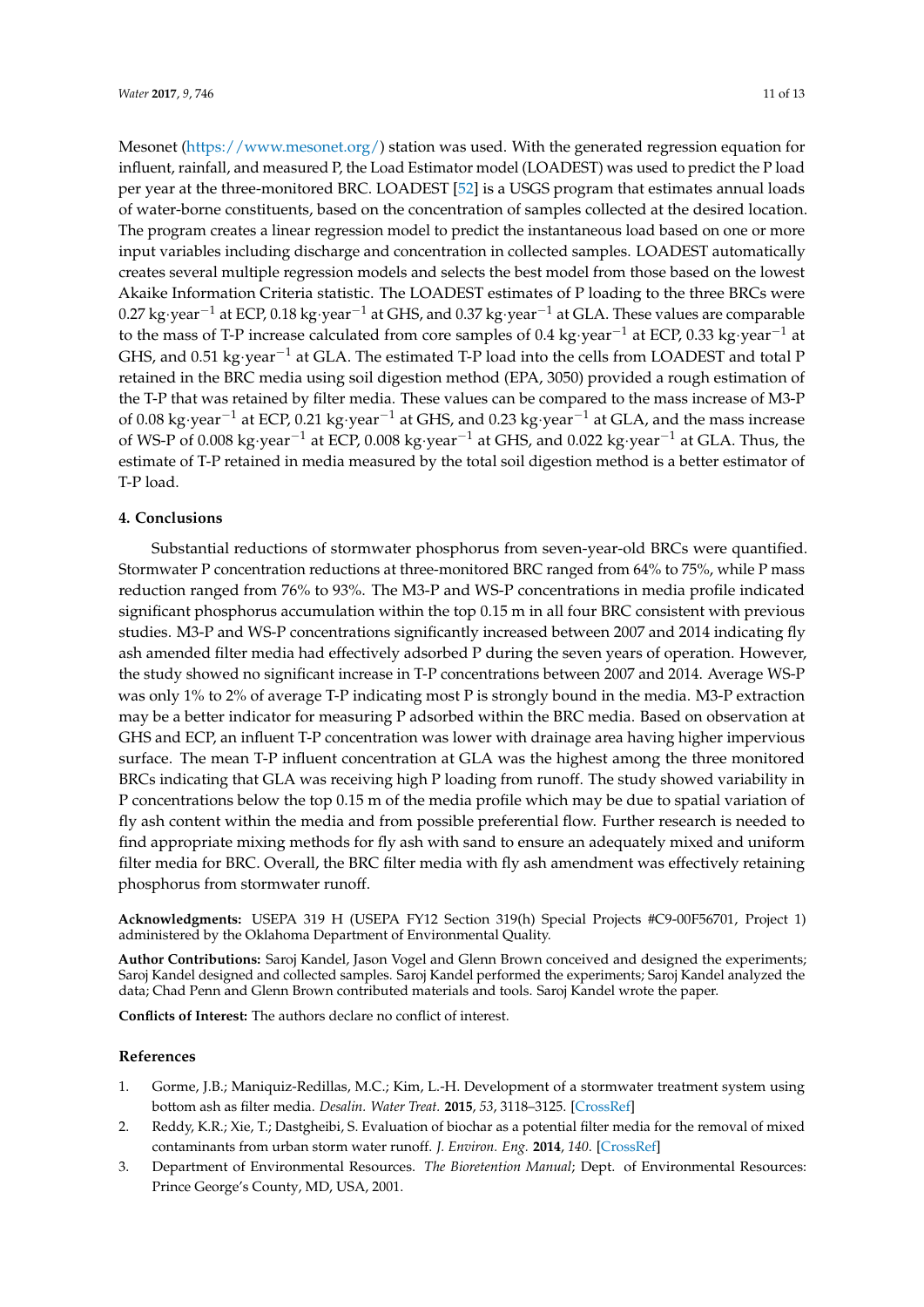- <span id="page-11-0"></span>4. Hsieh, C.; Davis, A.P. Evaluation and optimization of bioretention media for treatment of urban storm water runoff. *J. Environ. Eng.* **2005**, *131*, 1521–1531. [\[CrossRef\]](http://dx.doi.org/10.1061/(ASCE)0733-9372(2005)131:11(1521))
- 5. DiBlasi, C.J.; Li, H.; Davis, A.P.; Ghosh, U. Removal and fate of polycyclic aromatic hydrocarbon pollutants in an urban stormwater bioretention facility. *Environ. Sci. Technol.* **2008**, *43*, 494–502. [\[CrossRef\]](http://dx.doi.org/10.1021/es802090g)
- 6. Li, H.; Davis, A.P. Heavy metal capture and accumulation in bioretention media. *Environ. Sci. Technol.* **2008**, *42*, 5247–5253. [\[CrossRef\]](http://dx.doi.org/10.1021/es702681j) [\[PubMed\]](http://www.ncbi.nlm.nih.gov/pubmed/18754376)
- <span id="page-11-6"></span>7. Li, H.; Davis, A.P. Water quality improvement through reductions of pollutant loads using bioretention. *J. Environ. Eng.* **2009**, *135*, 567–576. [\[CrossRef\]](http://dx.doi.org/10.1061/(ASCE)EE.1943-7870.0000026)
- <span id="page-11-1"></span>8. Hsieh, C.-H.; Davis, A.P.; Needelman, B.A. Bioretention column studies of phosphorus removal from urban stormwater runoff. *Water Environ. Res.* **2007**, *79*, 177–184. [\[CrossRef\]](http://dx.doi.org/10.2175/106143006X111745) [\[PubMed\]](http://www.ncbi.nlm.nih.gov/pubmed/17370843)
- <span id="page-11-2"></span>9. Davis, A.P. Field performance of bioretention: Water quality. *Environ. Eng. Sci.* **2007**, *24*, 1048–1064. [\[CrossRef\]](http://dx.doi.org/10.1089/ees.2006.0190)
- <span id="page-11-3"></span>10. Dietz, M.; Clausen, J. A field evaluation of rain garden flow and pollutant treatment. *Water Air Soil Pollut.* **2005**, *167*, 123–138. [\[CrossRef\]](http://dx.doi.org/10.1007/s11270-005-8266-8)
- <span id="page-11-4"></span>11. Hunt, W.; Jarrett, A.; Smith, J.; Sharkey, L. Evaluating bioretention hydrology and nutrient removal at three field sites in north carolina. *J. Irrig. Drain. Eng.* **2006**, *132*, 600–608. [\[CrossRef\]](http://dx.doi.org/10.1061/(ASCE)0733-9437(2006)132:6(600))
- <span id="page-11-5"></span>12. Heathcote, I.W. *Integrated Watershed Management: Principles and Practice*; Wiley: Hoboken, NJ, USA, 1998.
- <span id="page-11-7"></span>13. Erickson, A.J.; Gulliver, J.S.; Weiss, P.T. Enhanced sand filtration for storm water phosphorus removal. *J. Environ. Eng.* **2007**, *133*, 485–497. [\[CrossRef\]](http://dx.doi.org/10.1061/(ASCE)0733-9372(2007)133:5(485))
- <span id="page-11-8"></span>14. Zhang, W.; Brown, G.O.; Storm, D.E.; Zhang, H. Fly-ash-amended sand as filter media in bioretention cells to improve phosphorus removal. *Water Environ. Res.* **2008**, *80*, 507–516. [\[CrossRef\]](http://dx.doi.org/10.2175/106143008X266823) [\[PubMed\]](http://www.ncbi.nlm.nih.gov/pubmed/18686926)
- <span id="page-11-9"></span>15. Sims, J.T.; Pierzynski, G.M. Chemistry of phosphorus in soils. In *Chemical Processes in Soils*; Al-Amoodi, L., Dick, W., Eds.; Soil Science Society of America, Inc.: Madison, WI, USA, 2005.
- <span id="page-11-10"></span>16. LeFevre, G.; Paus, K.; Natarajan, P.; Gulliver, J.; Novak, P.; Hozalski, R. Review of dissolved pollutants in urban storm water and their removal and fate in bioretention cells. *J. Environ. Eng.* **2015**, *141*. [\[CrossRef\]](http://dx.doi.org/10.1061/(ASCE)EE.1943-7870.0000876)
- <span id="page-11-11"></span>17. Clark, S.E.; Pitt, R. Targeting treatment technologies to address specific stormwater pollutants and numeric discharge limits. *Water Res.* **2012**, *46*, 6715–6730. [\[CrossRef\]](http://dx.doi.org/10.1016/j.watres.2012.07.009) [\[PubMed\]](http://www.ncbi.nlm.nih.gov/pubmed/22868085)
- <span id="page-11-12"></span>18. Bratieres, K.; Fletcher, T.D.; Deletic, A.; Zinger, Y. Nutrient and sediment removal by stormwater biofilters: A large-scale design optimisation study. *Water Res.* **2008**, *42*, 3930–3940. [\[CrossRef\]](http://dx.doi.org/10.1016/j.watres.2008.06.009) [\[PubMed\]](http://www.ncbi.nlm.nih.gov/pubmed/18710778)
- <span id="page-11-13"></span>19. Paus, K.; Morgan, J.; Gulliver, J.; Hozalski, R. Effects of bioretention media compost volume fraction on toxic metals removal, hydraulic conductivity, and phosphorous release. *J. Environ. Eng.* **2014**, *140*. [\[CrossRef\]](http://dx.doi.org/10.1061/(ASCE)EE.1943-7870.0000846)
- <span id="page-11-14"></span>20. Dubus, I.G.; Becquer, T. Phosphorus sorption and desorption in oxide-rich ferralsols of new caledonia. *Soil Res.* **2001**, *39*, 403–414. [\[CrossRef\]](http://dx.doi.org/10.1071/SR00003)
- 21. Guppy, C.N.; Menzies, N.W.; Moody, P.W.; Blamey, F.P.C. Competitive sorption reactions between phosphorus and organic matter in soil: A review. *Soil Res.* **2005**, *43*, 189–202. [\[CrossRef\]](http://dx.doi.org/10.1071/SR04049)
- 22. Singh, B.; Gilkes, R. Phosphorus sorption in relation to soil properties for the major soil types of south-western australia. *Soil Res.* **1991**, *29*, 603–618. [\[CrossRef\]](http://dx.doi.org/10.1071/SR9910603)
- <span id="page-11-15"></span>23. Villapando, R.R.; Graetz, D.A. Phosphorus sorption and desorption properties of the spodic horizon from selected florida spodosols journal series No. R-06891. *Soil Sci. Soc. Am. J.* **2001**, *65*, 331–339. [\[CrossRef\]](http://dx.doi.org/10.2136/sssaj2001.652331x)
- <span id="page-11-16"></span>24. Davis, A.P.; Shokouhian, M.; Sharma, H.; Minami, C. Laboratory study of biological retention for urban stormwater management. *Water Environ. Res.* **2001**, *73*, 5–14. [\[CrossRef\]](http://dx.doi.org/10.2175/106143001X138624) [\[PubMed\]](http://www.ncbi.nlm.nih.gov/pubmed/11558302)
- <span id="page-11-17"></span>25. Gironas, J.; Adriasola, J.M.; Fernandez, B. Experimental analysis and modeling of a stormwater perlite filter. *Water Environ. Res.* **2008**, *80*, 524–539. [\[CrossRef\]](http://dx.doi.org/10.2175/193864708X267432) [\[PubMed\]](http://www.ncbi.nlm.nih.gov/pubmed/18686928)
- 26. Kus, B.; Kandasamy, J.; Vigneswaran, S.; Shon, H.; Moody, G. Two stage filtration for stormwater treatment: A pilot scale study. *Desalin. Water Treat.* **2012**, *45*, 361–369. [\[CrossRef\]](http://dx.doi.org/10.1080/19443994.2012.692063)
- 27. Samuel, M.P.; Senthilvel, S.; Tamilmani, D.; Mathew, A.C. Performance evaluation and modelling studies of gravel–coir fibre–sand multimedia stormwater filter. *Environ. Technol.* **2012**, *33*, 2057–2069. [\[CrossRef\]](http://dx.doi.org/10.1080/09593330.2012.660642) [\[PubMed\]](http://www.ncbi.nlm.nih.gov/pubmed/23240200)
- 28. Seelsaen, N.; McLaughlan, R.; Moore, S.; Ball, J.; Stuetz, R. Pollutant removal efficiency of alternative filtration media in stormwater treatment. *Water Sci. Technol.* **2006**, *54*, 299–305. [\[CrossRef\]](http://dx.doi.org/10.2166/wst.2006.617) [\[PubMed\]](http://www.ncbi.nlm.nih.gov/pubmed/17120662)
- <span id="page-11-18"></span>29. Singhal, N.; Elefsiniotis, T.; Weeraratne, N.; Johnson, A. Sediment retention by alternative filtration media configurations in stormwater treatment. *Water Air Soil Pollut.* **2008**, *187*, 173–180. [\[CrossRef\]](http://dx.doi.org/10.1007/s11270-007-9506-x)